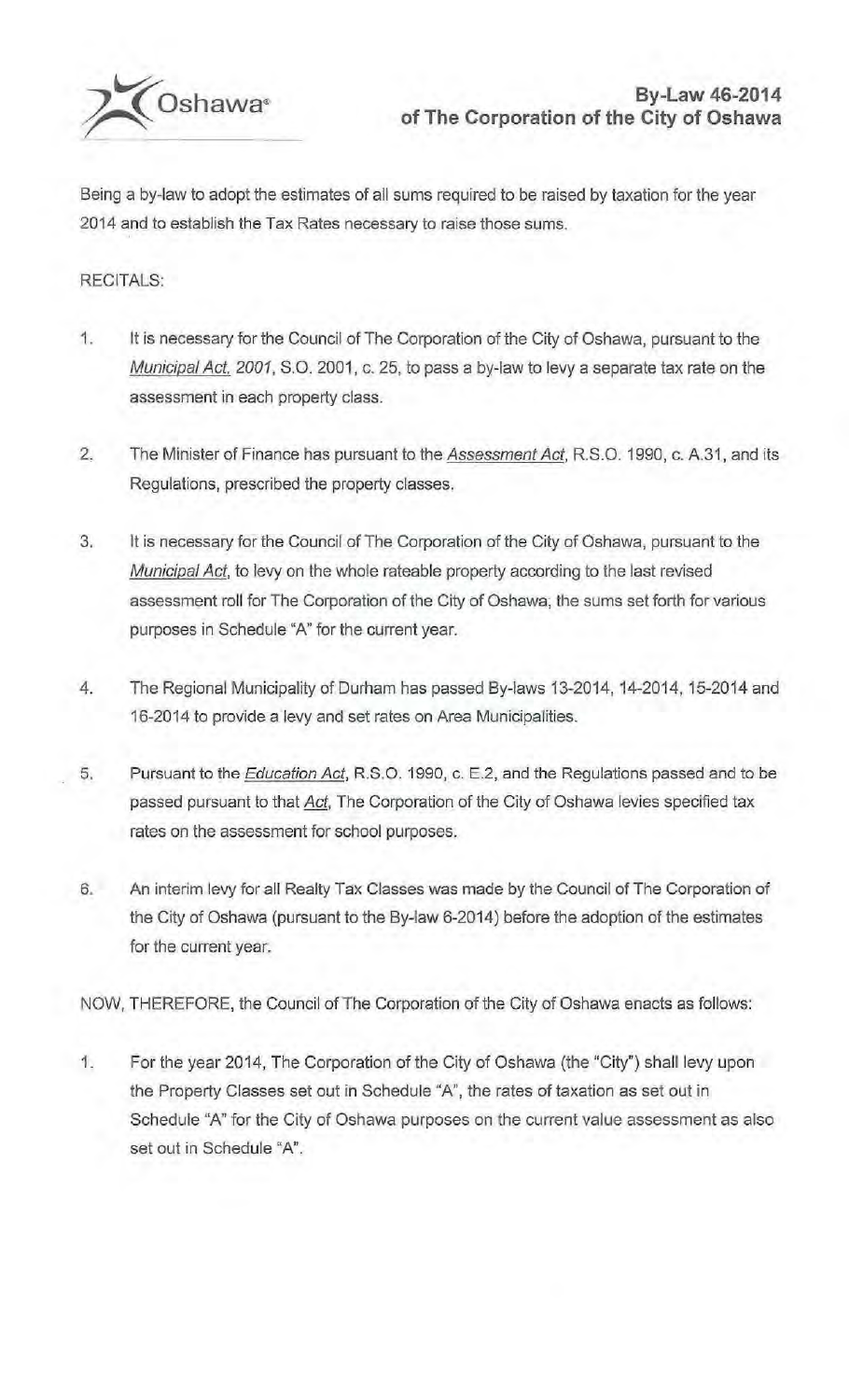- 2. The City shall also levy upon the Property Classes set out in Schedule "A'' the rates of taxation prescribed by The Regional Municipality of Durham for its purposes, and the rates of taxation prescribed by the Province of Ontario for educational purposes.
- 3. The levy provided for in this By-law shall be reduced by the amount of the interim levy for 2014.
- 4. The payments and collection of taxes levied under this By-law against properties in the Uncapped Tax Classes shall be governed by By-law Number 89-73, as amended, except that for the year 2014, the 3rd installment referred to in Section 2(2) of By-law Number 89-73, as amended, shall be due and payable on June 30th, 2014 and the 4th installment shall be due and payable on September 30th, 2014. For the purposes of this section, properties in the ''Uncapped Tax Classes" are the properties that are assessed in the Realty Tax Classes designated by the letters "F", "P", "R" and "T" in the column headed "RTC" on the attached Schedule "A".
- 5. The payment and collection of taxes levied against properties in the Capped Tax Classes shall be governed by By-law Number 89-73, as amended, except that for the year 2014, the 3rd installment referred to in Section 2(2) of By-law Number 89-73, as amended, shall be due and payable on July 31st, 2014 and the 4th installment shall be due and payable on September 26th, 2014. For the purposes of this section, properties in "Capped Tax Classes" are the properties that are assessed in the Realty Tax Glasses designated by the letters "C", "D", "G", "I", "J", "L", "M", "S", "X", "Y" and "Z" in the column headed "RTC" on the attached Schedule "A".
- 6. If any section or portion of this By-law or of Schedule "A" is found by a court of competent jurisdiction to be invalid, it is the intent of Council for the City that all remaining sections and portions of this By-law and of Schedule "A" continue in force and effect.
- 7. This By-law comes into force on the date of its final passing.

By-law approved this twenty-eighth day of April, 2014.

City Clerk